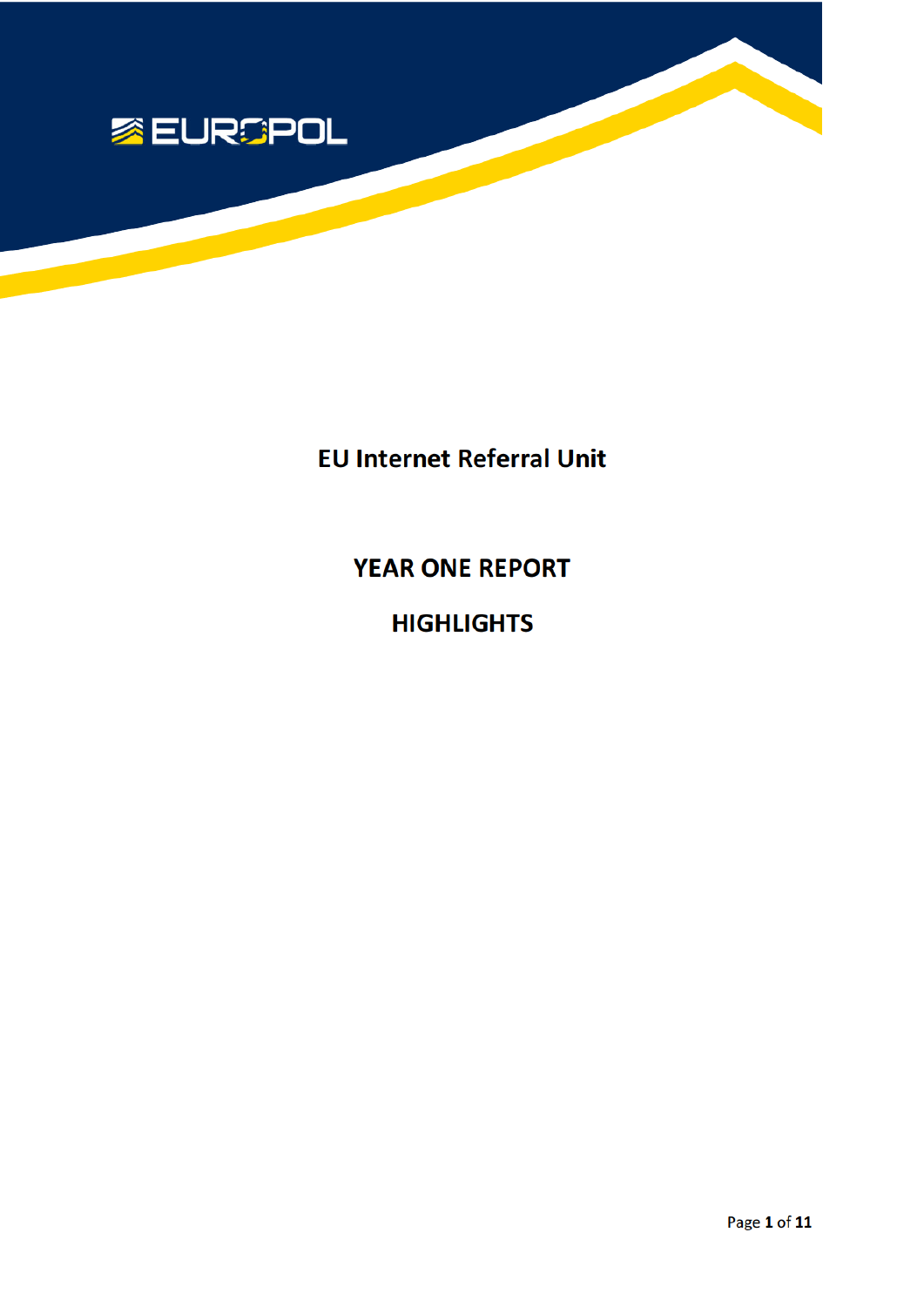# **Contents**

| 1. |                                                                                                                                                                                                                                                                                           |
|----|-------------------------------------------------------------------------------------------------------------------------------------------------------------------------------------------------------------------------------------------------------------------------------------------|
| 2. |                                                                                                                                                                                                                                                                                           |
| 3. |                                                                                                                                                                                                                                                                                           |
|    |                                                                                                                                                                                                                                                                                           |
| 4. |                                                                                                                                                                                                                                                                                           |
|    | Strategic Goal 1 - Effectively countering online radicalisation and recruitment efforts by<br>4.1<br>terrorists, by strengthening an adaptive referral capability and mapping and influencing online                                                                                      |
|    |                                                                                                                                                                                                                                                                                           |
|    | Strategic Goal 2 - Providing a core Internet Investigation Support Capability based on<br>4.2                                                                                                                                                                                             |
|    |                                                                                                                                                                                                                                                                                           |
|    |                                                                                                                                                                                                                                                                                           |
|    | 4.3<br>Strategic Goal 3 - Striving to become a European Centre of Excellence, by strategically<br>enhancing partnerships with cooperation partners and investing resources in Research &<br>Development (R&D) Coordination as an Innovation Hub for Europol and the EU MS in the field of |
|    |                                                                                                                                                                                                                                                                                           |
| 5. |                                                                                                                                                                                                                                                                                           |
| 6. |                                                                                                                                                                                                                                                                                           |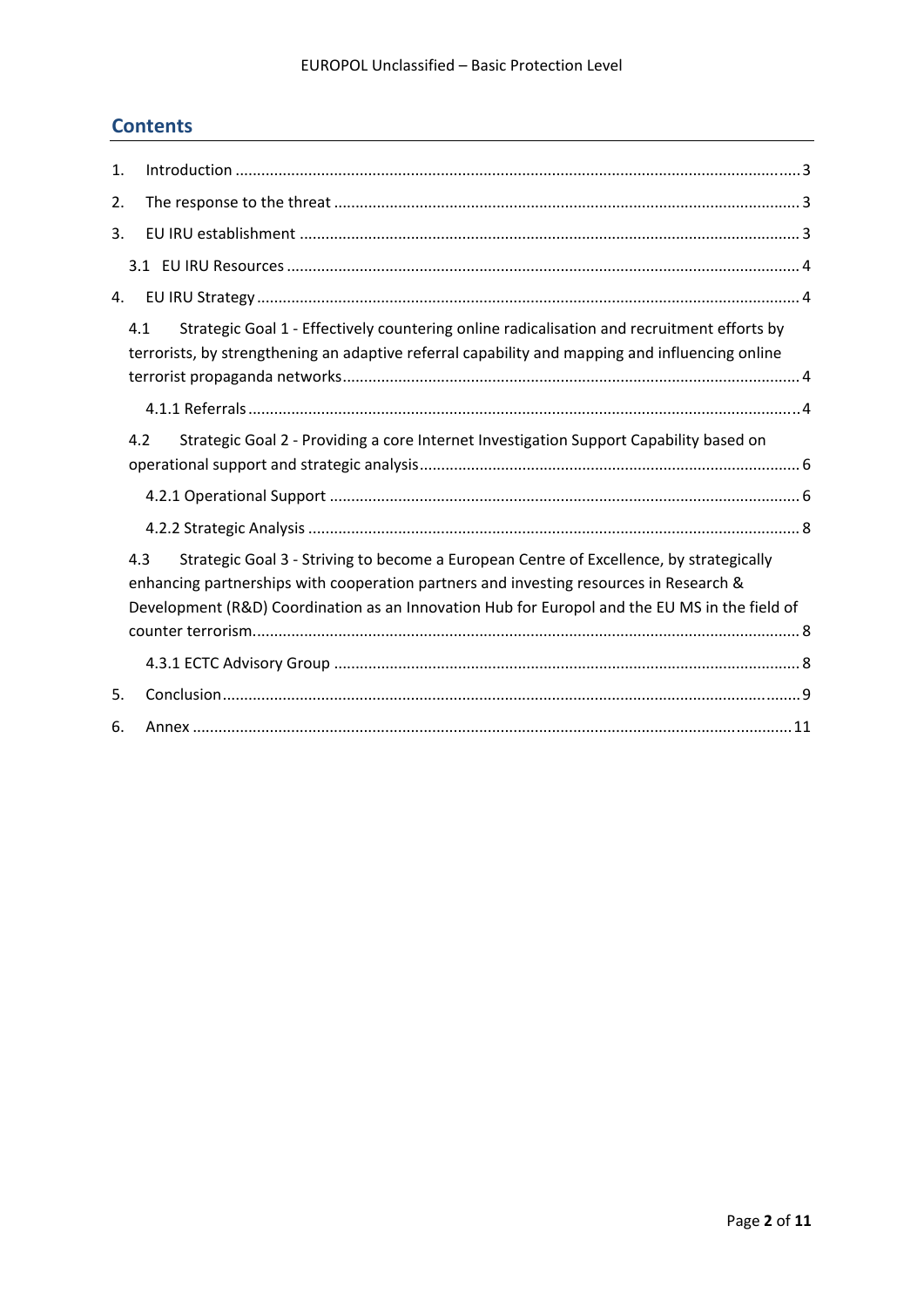# **1. Introduction**

This report presents the achievements of the first year of the EU Internet Referral Unit (IRU) and its future priorities, which are in line with its mandate.

## **2. The response to the threat**

Europe has currently been facing the most significant terrorist threat of the past decade. While the so-called digital revolution has empowered citizens in unprecedented ways, technological developments and the emergence of social media have changed the behaviour, interaction, modus operandi and ways of communication of terrorist groups.

Recent terrorist attacks and thwarted attacks have shed light on how the Internet is currently used by terrorists as a key element to disseminate propaganda, recruit, radicalise, coordinate terrorist activities and glorify their atrocities. More recently, we have seen how terrorists use the Internet during the attack phase as well.

Cognisant of the scope of the problem, on 12 March 2015, the Justice and Home Affairs (JHA) Council of the EU agreed that, building upon Europol's Check‐the‐Web (CTW) service, Europol should develop an **EU Internet Referral Unit (EU IRU)** by **1 July 2015**, which would comprise the following core tasks:

- To coordinate and share the identification tasks (flagging) of terrorist and violent extremist online content with relevant partners;
- To carry out and support referrals quickly, efficiently and effectively, in close cooperation with the industry;
- To support competent authorities, by providing strategic analysis and operational analysis;
- To act as a European Centre of Excellence for the above tasks.

In addition, the special European Council of 23 April 2015, on the **migration situation** in the Mediterranean Sea, as part of the political direction given to EU agencies, called for Europol and the EU IRU to **expand its Open Source and Internet monitoring activities**, in order to contribute to the disruption of illegal immigrant smuggling networks, by detecting and requesting removal of Internet content used by traffickers to attract migrants and refugees.

### **3. EU IRU establishment**

The EU IRU was established as planned, on 1 July 2015 and as per its Blueprint, its role is to anticipate and pre-empt terrorist abuse of online tools, as well as to play a pro-active advisory role vis‐à‐vis EU Member States and the private sector in this regard. The Unit within Europol forms a key capability of the newly established **European Counter Terrorism Centre (ECTC).** The EU IRU is anticipated to act as a **central service** for all EU Member States and third party cooperation partners, helping to reduce terrorist propaganda content on the Internet, while building partnerships with the private sector (to promote 'self‐regulation' by online service providers).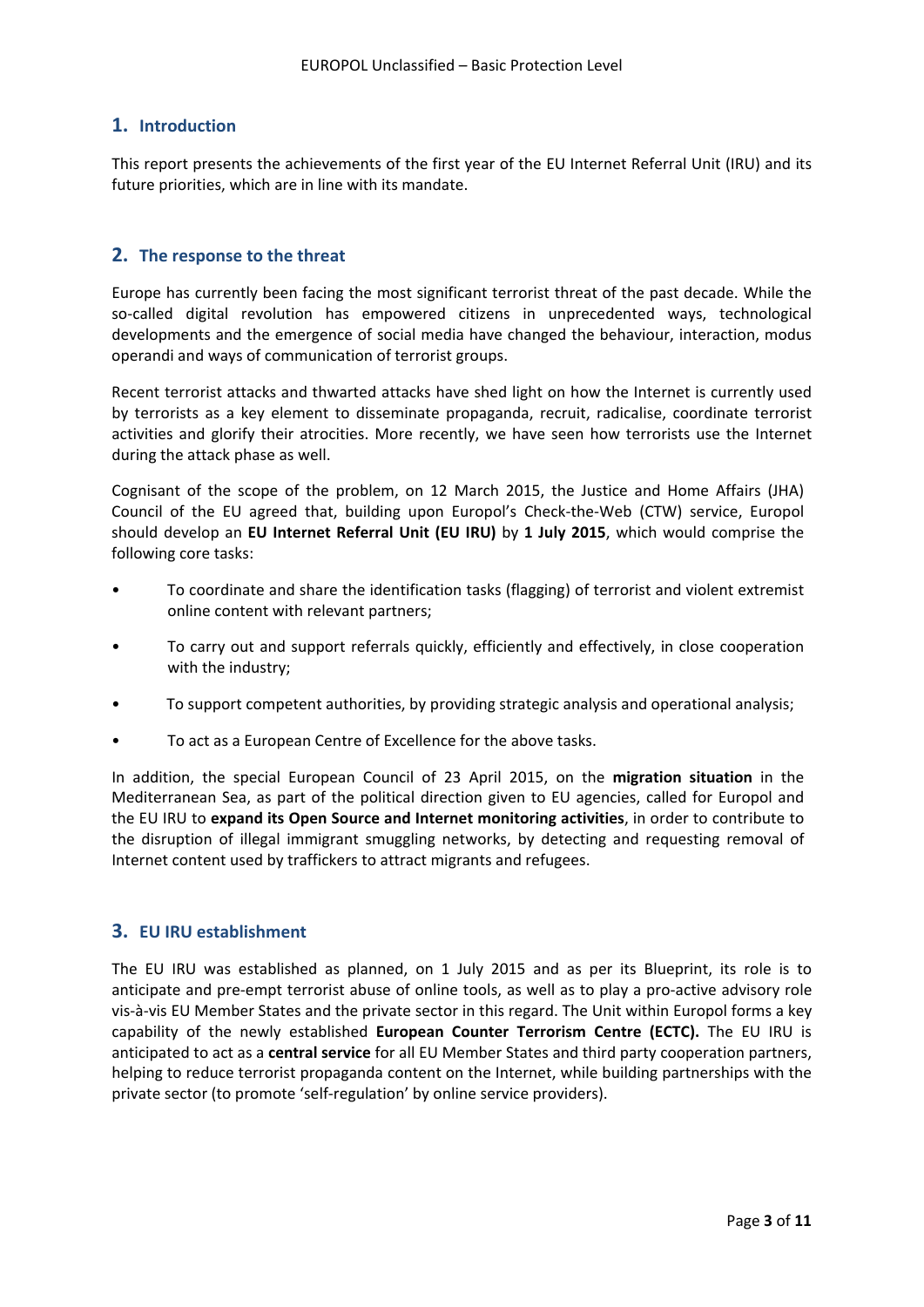# **3.1 EU IRU resources**

The EU IRU comprises of a team of experts with multiple and diverse knowledge and skills, ranging from experts in religiously inspired terrorism, translators, ICT developers and law enforcement experts in counter terrorism. The IRU is modestly staffed but continues to grow and will reach 21 staff members by the end of 2016. We expect further increases in 2017.

Four Member States have decided to specifically support the EU IRU by seconding staff. The Netherlands appointed a Seconded National Expert for the duration of Q4 2015, and Bulgaria, France and Romania have agreed to long term seconded experts in the Unit. In addition, the United Kingdom has appointed a dedicated Liaison Officer to the UK Liaison Bureau in order to provide a dedicated operational channel of communication between the EU IRU and the UK CT IRU.

# **4. EU IRU Strategy**

In line with Europol's strategic goals, the EU IRU is focusing on three main strategic goals until the end of 2017:

1. Effectively countering online radicalisation and recruitment efforts by terrorists, by strengthening an adaptive referral capability and mapping and influencing online terrorist propaganda networks;

2. Providing a core Internet Investigation Support Capability based on operational support and strategic analysis;

3. Striving to become a European Centre of Excellence, by strategically enhancing partnerships with cooperation partners and investing resources in Research & Development (R&D) Coordination as an Innovation Hub for Europol and the EU MS in the field of counter terrorism.

# **4.1 Strategic Goal 1 ‐ Effectively countering online radicalisation and recruitment efforts by terrorists, by strengthening an adaptive referral capability and mapping and influencing online terrorist propaganda networks**

# **4.1.1 Referrals**

One of the core tasks of the EU IRU is flagging terrorist and violent extremist content online and cooperating with online service providers with the aim of removing this content. In agreement with the Member States, the EU IRU focuses on referring content issued by al‐Qaeda (AQ) or Daesh. The identified extremist or terrorist content is referred to the social media platforms which act according to their own Terms of Reference in removing such content. A referral activity (meaning the reporting of terrorist and extremist online content to the concerned online service provider) does not constitute an enforceable act. Thus, the decision and removal of the referred terrorist and extremist online content is taken by the concerned service provider under their own responsibility and accountability (in reference to their Terms and Conditions).

The EU IRU has continuously worked on developing a resilient referral capability able to adapt to a constantly changing landscape and fast technological developments. Referrals to the online platforms have been made both following requests received from Member States and as a result of Open Source Scanning by the EU IRU team.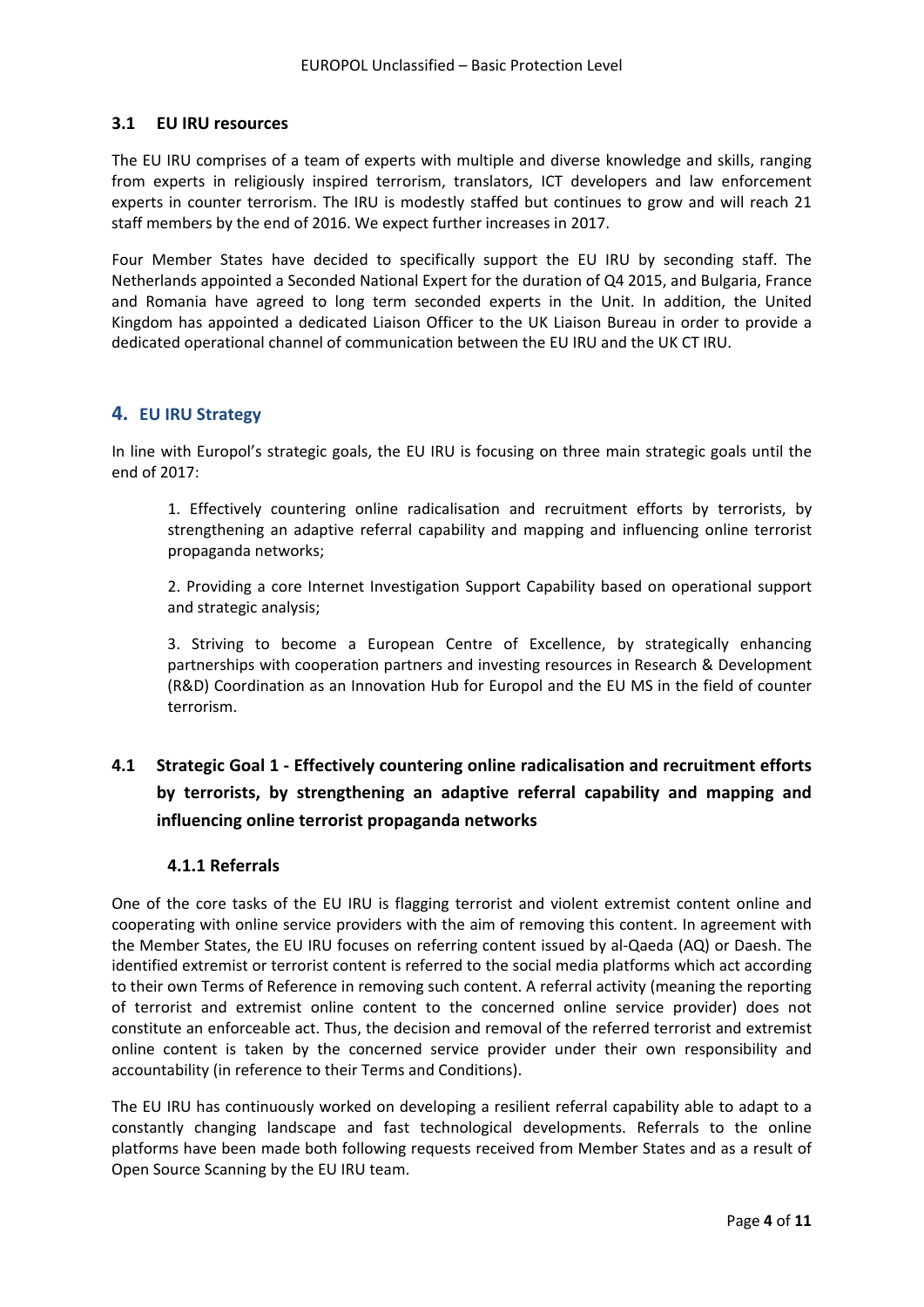## *Targeted approach*

The EU IRU tactical approach towards referrals is targeted. Instead of trying to follow each piece of propaganda online, the procedure aims to focus on the propaganda linked to a high profile event, and relayed by high profile accounts (i.e. Paris attack, Brussels attack, Magnanville murder, Orlando shooting). The primary objective is to be relevant during the ''viral'' time of the propaganda. The secondary objective is to gather information to better understand the tactics and modus operandi of the main online propagandists. During the EU IRU's first year, in order to ensure this maximum impact on terrorist networks' disruption, the Unit supported the **CT IRU** Action Days in March 2016.

### *Widespread impact across various online service providers*

The EU IRU has identified over **70** platforms used by terrorist groups to spread their propaganda materials and has been referring Internet content across over **31** online platforms. This is a voluntary arrangement and it is ultimately for the companies to decide whether to remove the material. Nevertheless, in 91.4% of the EU IRU referrals, the material has been swiftly removed. Additionally, the EU IRU is in constant dialogue and engagement with new platforms that are being used by terrorist propagandists, in order to help them increase their resilience against terrorist related propaganda.

### *EU Internet Forum*

The EU IRU has been a key player of the **EU Internet Forum**. The EU Internet Forum is a platform launched by the EU Commission on 3 December 2015, bringing together EU Interior Ministers as well as a number of Internet companies, Europol, and the EU Counter Terrorism Co-ordinator. The aim of the Forum has been to address, in a coordinated manner, the phenomenon of the spread of terrorist and violent extremist propaganda to a large proportion of the global online population. Within the framework of the EU Internet Forum, the EU IRU has and continues to play a key role in addressing the Forum's first objective of reducing accessibility to terrorist content online. It has engaged with the Internet industry with the aim of improving the current, voluntary referral process and sharing best practices and expertise.

### *Statistics*

The referral activity shows a sharp increase across the past year. The EU IRU objective for its second year of activity is to magnify its impact and effectiveness in the fight against online radicalisation and recruitment efforts by terrorist.

|                                                | 05/11/2015 | 01/07/2016 |
|------------------------------------------------|------------|------------|
| <b>Total content assessed</b>                  | 1079       | 11 050     |
| <b>Proposals for referral</b>                  | 690        | 9787       |
| Content removed by online<br>service providers | 511        | 8949       |
| <b>Success rate</b>                            | 74%        | 91.40%     |
| <b>Platforms identified</b>                    | q          | 70         |
| <b>Platforms referred to</b>                   |            | 31         |

#### **Table 1: Referrals statistics 1**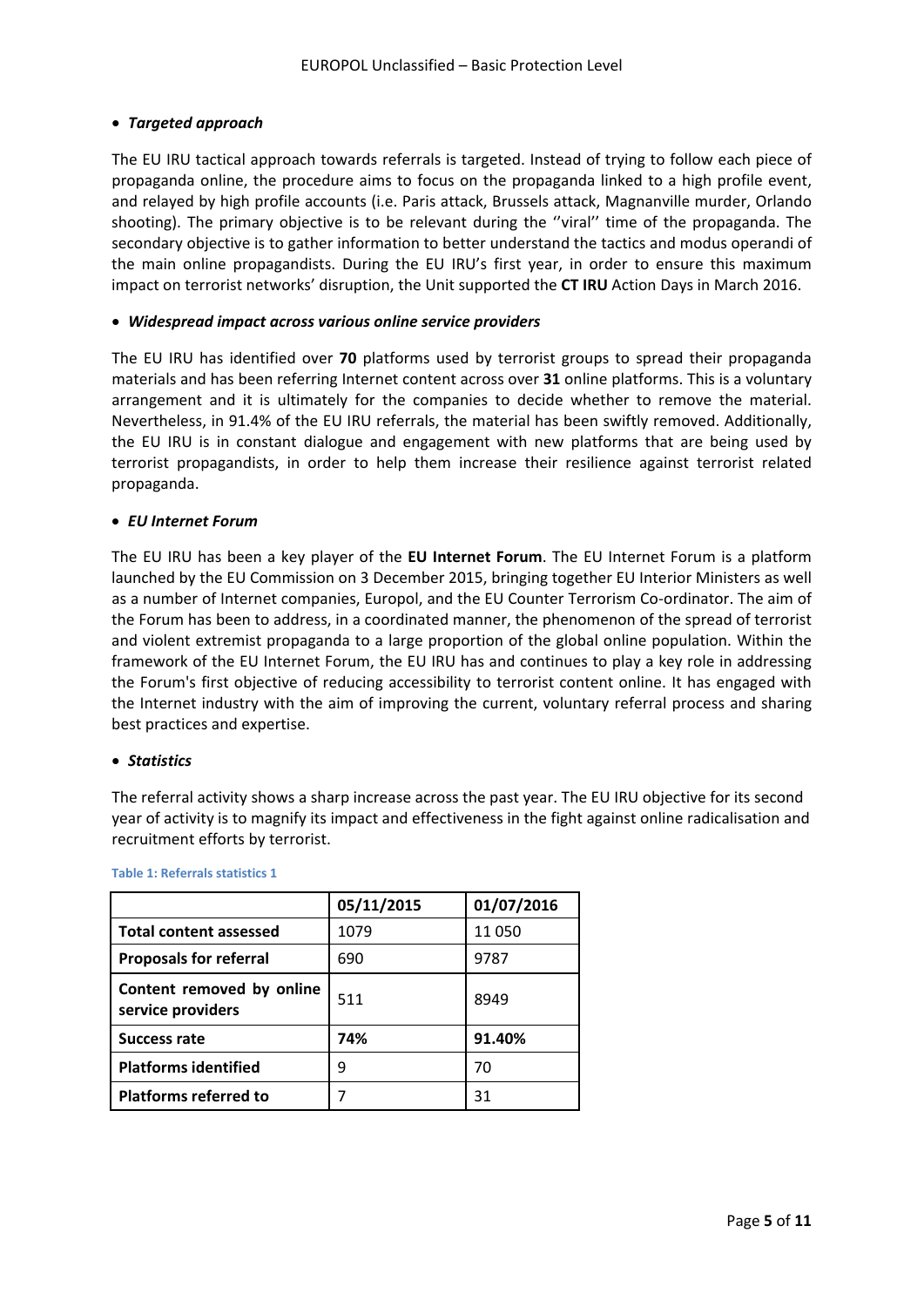



The EU IRU has incorporated the Check-the-Web (CTW) service and built upon its knowledge and expertise. The Check-the-Web portal is an electronic reference library of jihadist terrorist online propaganda. It contains, in a structured way, original statements, publications, videos and audios produced by terrorist groups or their supporters. Competent authorities of EU Member States and associated Third Parties can access this content and analysis conducted on it directly through Europol's secure network.

Table 2: Contribution to CTW

| <b>Contributions to CTW</b> | Since 01/07/2015 | Total (since 2007) |
|-----------------------------|------------------|--------------------|
| <b>Videos &amp; audios</b>  | 1 1 1 1          | 4963               |
| <b>Publications</b>         | 225              | 4 3 3 5            |
| <b>Statements</b>           | 206              | 4 0 0 0            |
| Total                       | 1542             | 13 298             |

#### Strategic Goal 2 - Providing a core Internet Investigation Support Capability based on  $4.2$ operational support and strategic analysis

# **4.2.1 Operational Support**

Since its set-up, the EU IRU has expanded its activities to counter online radicalisation and recruitment by terrorists, by supporting Member States with Internet investigation activities. This service started in the context of the increasing number of attacks and threats in Europe, where it became evident that resources available to investigate Internet based communication were limited in the Member States. Therefore, the EU IRU decided to step up and to invest in the expertise and technology to provide better support for high profile counter terrorism Member States investigations (e.g. Vendredi  $13<sup>1</sup>$ , Thalys, Brussels attack, Magnanville).

In this context, the Unit provided Internet investigative support to 44 operational cases and delivered 82 operational products (of which 19 were delivered in the context of the Taskforce Fraternité) and deployed 3 EU IRU staff on the spot during the Paris attack and 1 staff member to support French national law enforcement during the Euro 2016 championship. The EU IRU has now 3

<sup>&</sup>lt;sup>1</sup> Taskforce Fraternité.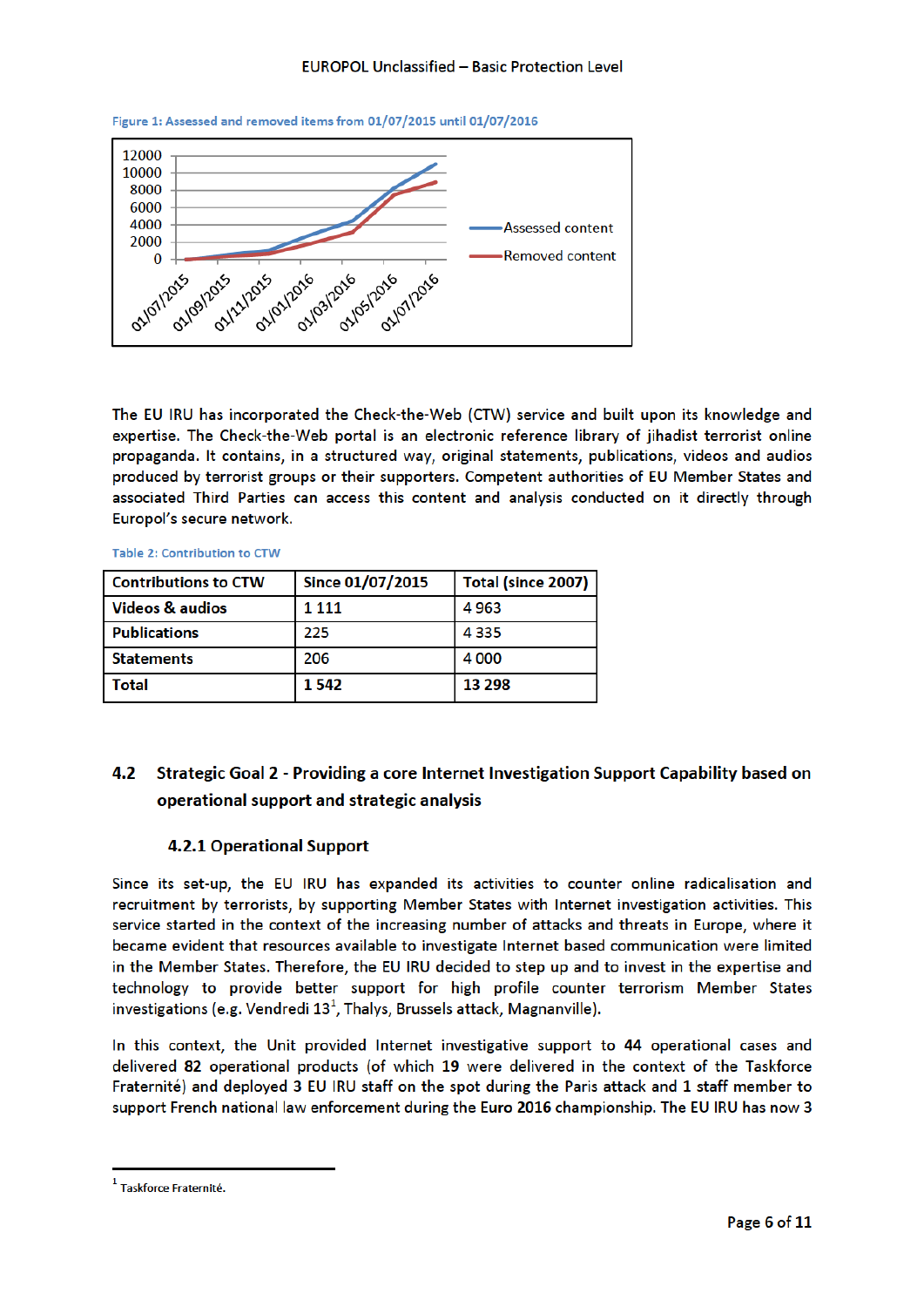FTEs allocated to Fraternité on a continuous basis. Beyond this support, the EU IRU is ready to engage in the framework of the ECTC Joint Liaison Team.

In addition, according to its mandate, the EU IRU expanded its open source and Internet monitoring activities, in order to contribute to the disruption of illegal immigrant smuggling networks. The EU IRU has processed 122 accounts linked to illegal immigration upon request from the European Migrant Smuggling Centre (EMSC).

Furthermore, the Unit has supported 43 operational queries and has contributed to 7 Investigation Initiation Documents and 1 Intelligence Notification. Moreover, due to specific counter terrorism related links which have been identified in all Hotspots of the Greek islands, a deployment was requested for frontline support in Greece. The Unit, in a joint effort with all the Operations Units, has deployed 3 staff so far to support the Hotspots in Greece.

### • Statistics

### **Operational support:**

#### Figure 3: Operational support between 1 July 2015 and 1 July 2016



Since its establishment, the EU IRU has received 366 contributions in total from the EU Member States, and 26 IRU National Contact Points have been established to date.



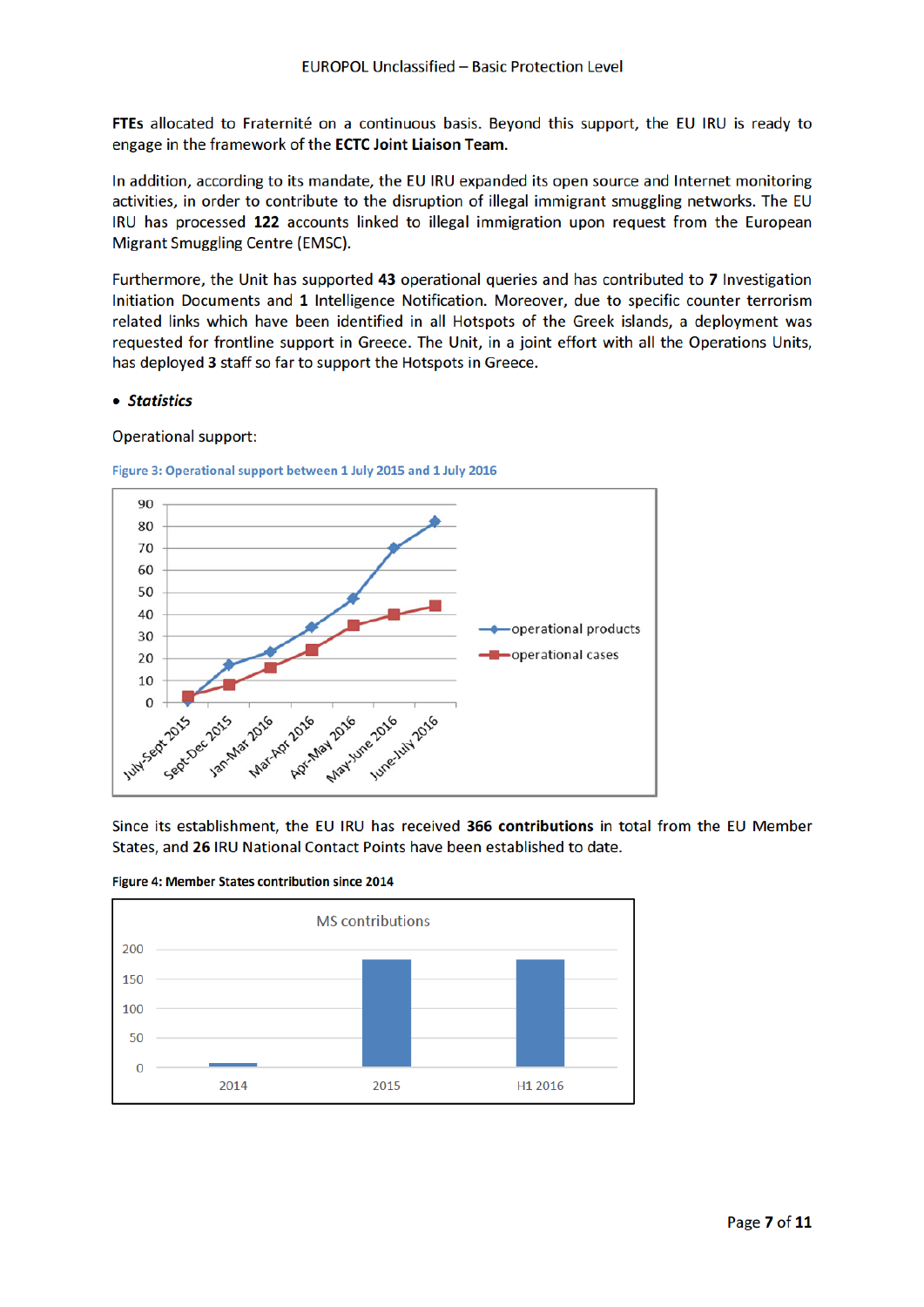# **4.2.2 Strategic analysis**

In order to support competent authorities, the EU IRU provides strategic analysis to identify terrorism threats, including trend analysis, early warning and horizontal scanning, as well as crime prevention.

In terms of strategic analysis, the Unit has delivered in total **58** Strategic Reports (including **45** Weekly Intelligence messages). The Unit provided strategic analysis on notable topics, such as the recruitment of women by the Islamic State, "lone actors" or cyber hacking collectives claiming to be part of jihadist groups.

In addition, the EU IRU has been facilitating cooperation between EU Member States and academia to develop common projects on specific thematic areas ("lone actor" projects with Lithuania, Project Regulus<sup>2</sup>, and CLAT<sup>3</sup>).

EU IRU:

- Contributed **3** chapters for the Europol 2016 TE‐SAT report;
- Contributed 2 chapters for the Handbook on self-radicalisation (as a result of the Lithuanianled ISEC project on lone actors "Handbook on Radicalisation Warning Behaviours" was published in June 2016);
- Participated in an advisor capacity to the CLAT project;
- Supported the REGULUS project.

# **4.3 Strategic Goal 3 ‐ Striving to become a European Centre of Excellence, by strategically enhancing partnerships with cooperation partners and investing resources in Research & Development (R&D) Coordination as an Innovation Hub for Europol and the EU MS in the field of counter terrorism.**

The EU IRU, in close cooperation with other Focal Points within the ECTC, European Cybercrime Centre (EC3), ICT and the private sector, has directed resources to the **development of projects on new techniques, tools and processes**, following the pace of technological development in this sector. Participation and/or collaboration on various research projects are envisaged.

This capability requires **huge investment in terms of human and technical resources**. This happens in a very volatile environment where terrorist groups continuously update their modus operandi, consequently there is an exponential increase in the complexity and volume of information that the EU IRU is processing. Regardless of these difficulties, the EU IRU will continue investing resources in this field as it is critical to the delivery of the referral and operational support services.

# **4.3.1 ECTC Advisory Group**

Given the challenges brought on by a constantly changing landscape and in order to act as a Centre of Excellence in the fields of its activities, the EU IRU needs to bring together the necessary expertise and information from an expanding range of partners. The EU IRU has identified the need to step up

 $2$  Project Regulus requested the EU IRU's support and contacts to reach out to EU law enforcement and academia, who are engaged in the field of countering the threat of "lone actor" terrorism.

 $3$  CLAT project was led by a consortium of UK and Dutch think tanks with the participation of the UK's Association of Chief Police Officers (ACPO) and other EU police forces.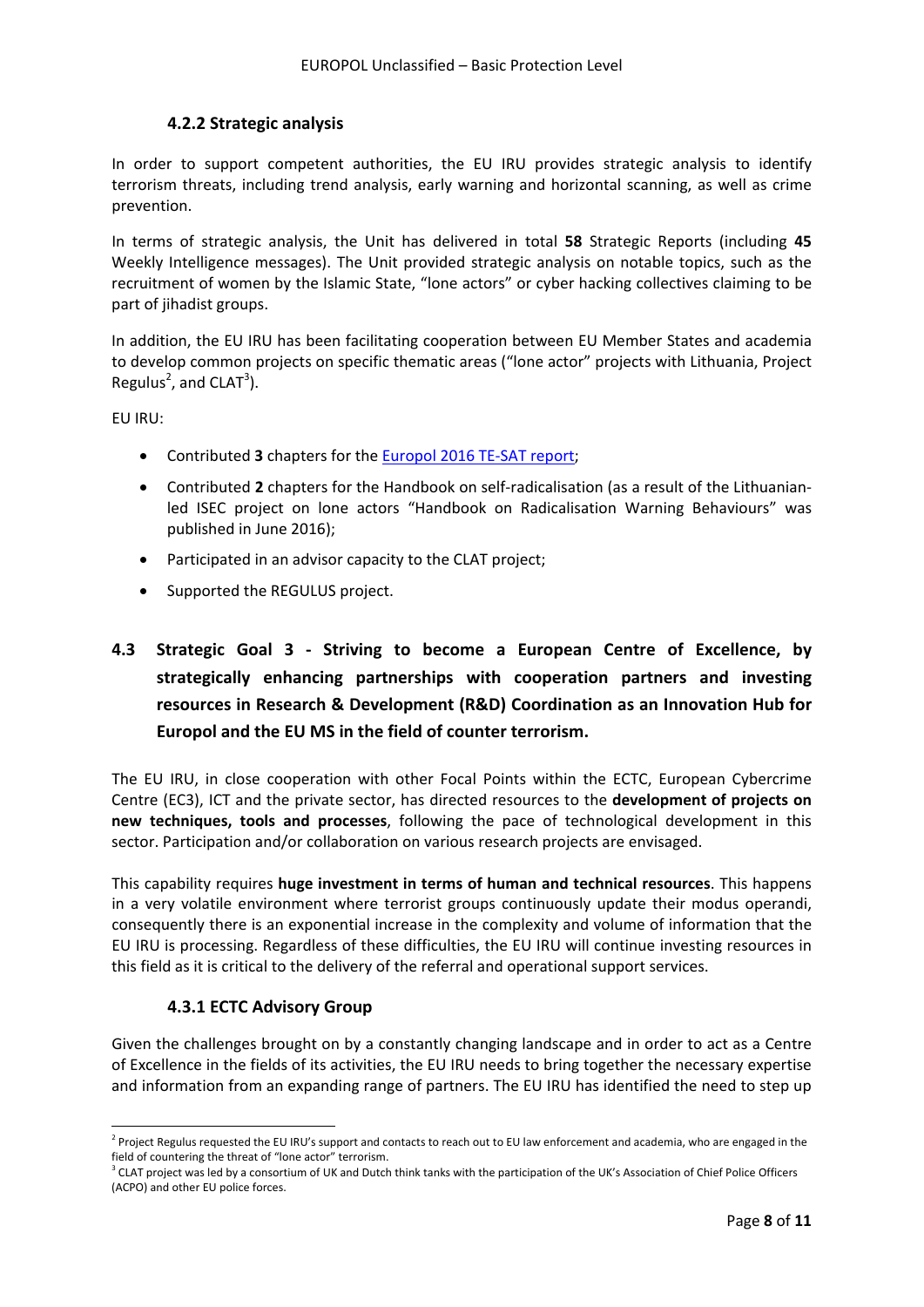the strategic cooperation and exchange of non-operational best practices with third parties, which have recognised expertise in the area of terrorist exploitation of online communications. Additionally, the EU Internet Forum has called for increased engagement and cooperation among the main actors responsible for referrals and counter‐narratives.

Within this context, the EU IRU has proposed the establishment of an **ECTC Advisory Group** on the abuse of online communication by terrorist groups for propaganda purposes and online recruitment. The Advisory group concept addresses the ECTC's need to maintain an optimal level of expertise in the field of online terrorist propaganda and extremism and implements the EU Internet Forum Objectives. The EU IRU has initiated the process for the establishment of the ECTC Advisory Group and the first meeting is projected for October 2016.

# **5. Conclusion**

After 6 months of a pilot phase and consolidation, the EU IRU's current capabilities are in line with those foreseen in the Initial Operational Capability phase.

For the last year, the EU IRU followed a "start-up" approach, by focusing on innovation and fast deliveries. It operated through two streams of work: the improvement of existing capabilities and the development of new ones. The complexities of the ICT implementation and significant staff shortages have been two critical hindrances in the development of the Unit. In parallel, since its establishment the Unit has been operating in a challenging environment in the field of counter terrorism. Terrorist attacks and thwarted attacks in Europe required the Unit's focus and resources in order to provide a fast and uninterrupted service to the EU Member States.

Despite these challenges and limited resources, the EU IRU managed to establish an interdisciplinary team and provide a unique capability as a centre of excellence in the field. The unit has added **two new core tools** to the ECTC toolbox, namely the Referrals and Internet investigation services.

The Unit has developed a **resilient referral capability** able to adapt to a constantly changing landscape and fast technological developments. To achieve this goal, the EU IRU built on the knowledge and expertise from Focal Point Check-the-Web. This capability has been supported by a team of experts with multiple and diverse knowledge and skills, ranging from experts in religiously inspired terrorism, translators, ICT developers and law enforcement experts in counter terrorism.

In parallel, the EU IRU, considering the increase in terrorist attacks in Europe and in illegal immigration, identified the need to develop a centralised concept for **Internet Investigations** within the ECTC. It has provided high‐quality operational support and analysis to EU Member States and delivered strategic analysis to competent authorities.

The Unit has also been actively participating in the **EU Internet Forum** and has engaged its resources in the delivery of its envisaged objectives. With the support of the European Commission it has increased Europol cooperation with online service companies to promote 'self‐regulation' activities by the online industry. It has become a trusted partner allowing new avenues for cooperation for the benefit of the EU Member States, both in the prevention and investigation fields.

The Unit still aims to reach its Full Operational Capability as soon as possible. The EU IRU has already achieved a lot with limited resources. The "start-up" approach has enabled the Unit to quickly reach a position of high relevance both to EU Member States and the private sector. However, the Unit is currently in the phase where it requires mature and standardised processes, products and services. This is indispensable for the Unit if it is to build on its achievements, ensure sustainable deliverables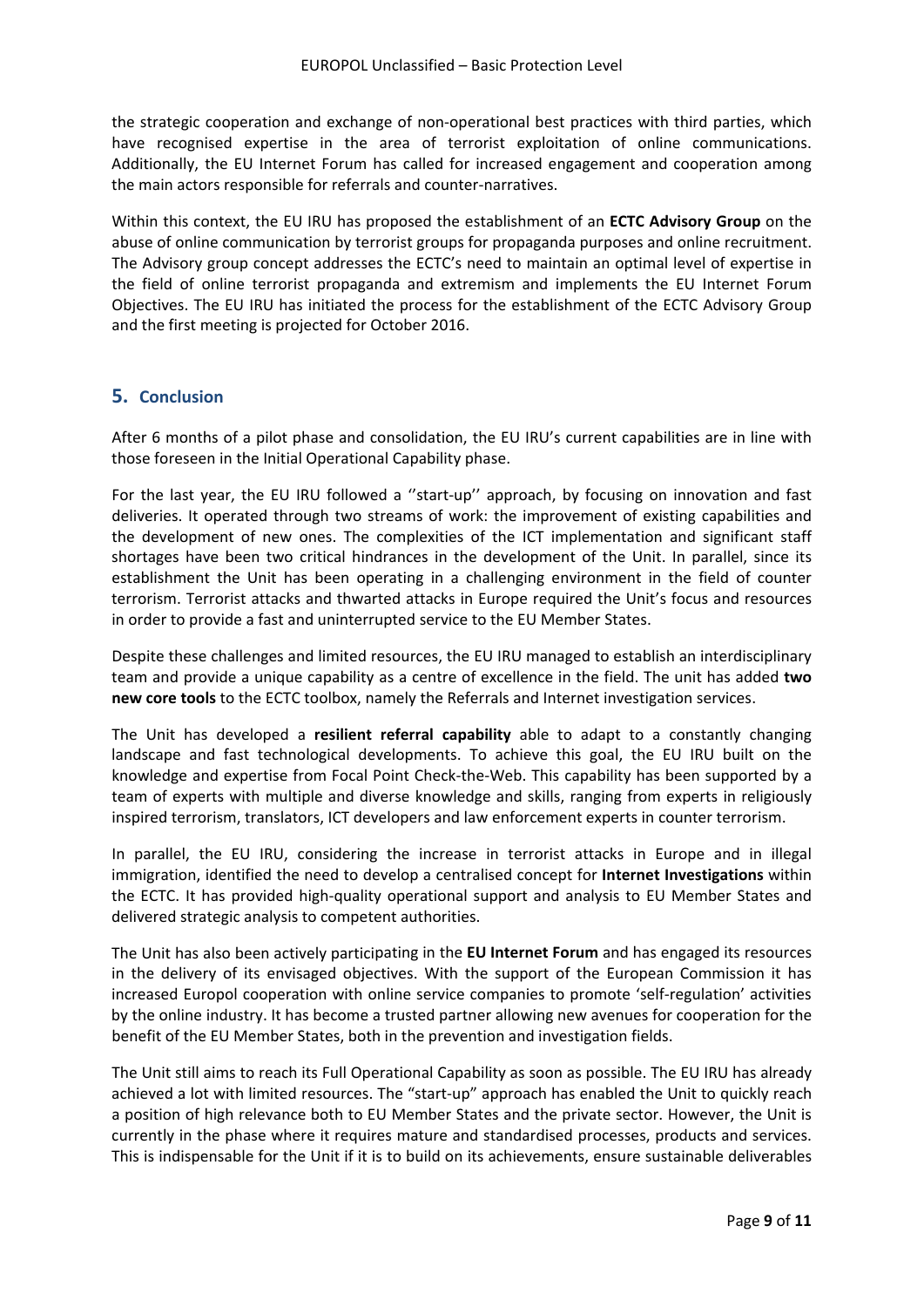and also provide a solid basis for evolving towards Full Operational Capability. This cannot be achieved without the appropriate budget and human resources.

The EU IRU will, by July 2017, provide a  $24/7<sup>4</sup>$  referral service and real time access to referral information for Member States' investigators. It will be at the cutting edge with techniques and technology to disrupt online terrorist networks, and will provide expertise for Internet based investigations across the EU. The development of a strong referral capability, which will be informed by tactics derived from operational analysis and outreach to the private sector, will bridge the gap between prevention and attribution. The EU IRU will then be in the position to quickly adapt to the agile and volatile terrorist threats. Last but not least, it will be in a position to better understand how propagandist networks operate and evolve, thus able to effectively support Member States in their attempts to disrupt and arrest.

 $4$  As per its Blueprint, the EU IRU is envisaged to deliver a 24/7 available service, benefiting from an envisaged broader 24/7 available Front Office capability within Europol Operations Department.